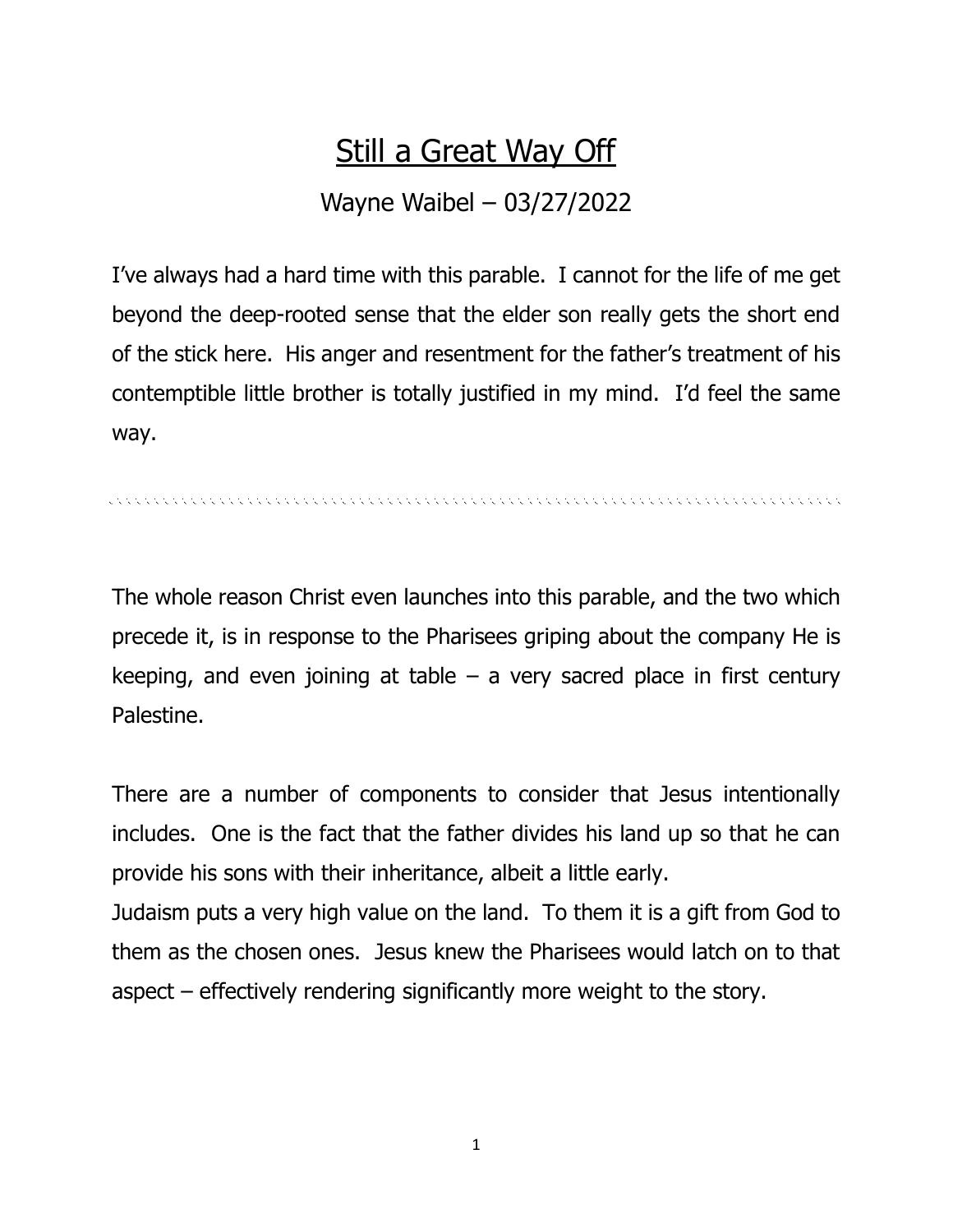Additionally, the fact that the younger son journeyed to a far-off land would put him outside the sphere of life associated with the customs and allegiances taken for granted at the time of Christ.

What compounds the flagrance of the son's rebellion is that after squandering his inheritance, his only option for survival is as a pig herder. There was no more unclean activity to a Jew in that time than mingling with swine. That this is where the prodigal son, as the King James Version of Luke so eloquently puts it, "came to himself," has far greater impact than it otherwise would.

His realization that even his father's servants live better than he does leads to his decision to return home and repent. The humiliation associated with that action cannot be overstated. His journey back to his old life has to begin with the acceptance that he is not worthy.

When we wander through our twenties and thirties discovering ourselves and what we believe our true calling is, we often overlook the ramifications of our action. Especially for those that love us and are invested in our future. But we almost never consider how we make God feel.

He, too, wants the absolute best for us  $-$  always and forever. And this God of ours had His heart broken at the very beginning of creation.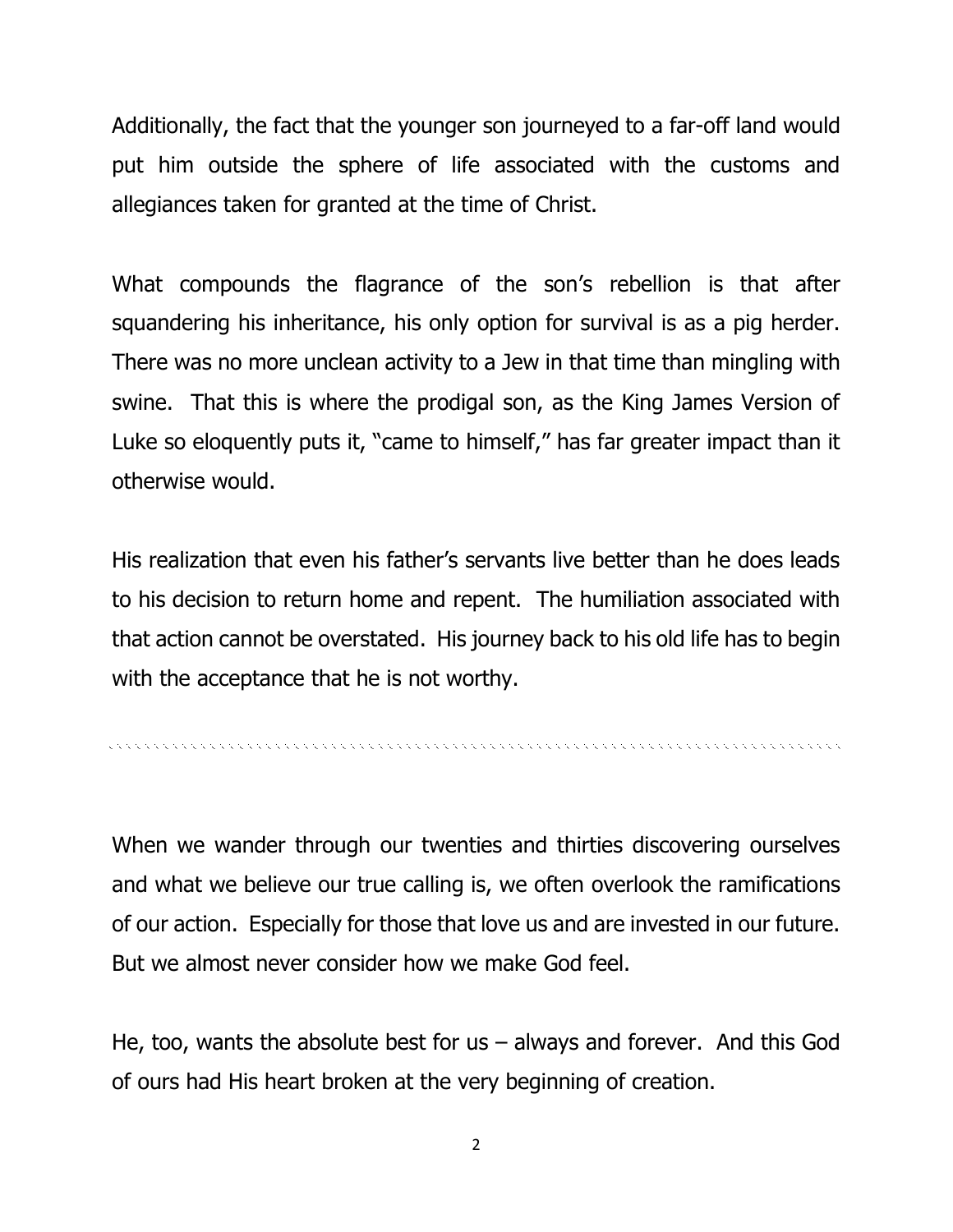As soon as Adam and Eve ate of the fruit of the tree of knowledge of good and evil, He was disappointed, but when Adam responded to God's query, "Have you eaten from the tree of which I commanded you that you should not eat?" by saying, "The woman **whom you gave to be with me**, she gave me of the tree, and I ate," essentially blaming God  $-$  that broke His heart.

And still He wants us to get back to that innocence and love of God the Father and all creation and one another. Despite our best efforts to defy God, and second guess Him, and trivialize His simple laws – He still wants us to live an abundant and joyful life. Because He knows that as humans there is one thing to us that is worse than the fear of death, and that is of being lost.

Usually we home in on the eldest son and support his very reasoned observation that while his wayward brother was heavily engaged in sinful pursuits, he himself was respecting, following, obeying, and serving his father. Occasionally we can confess to identifying with the prodigal son as in many ways, whether we admit it or not, he is us.

3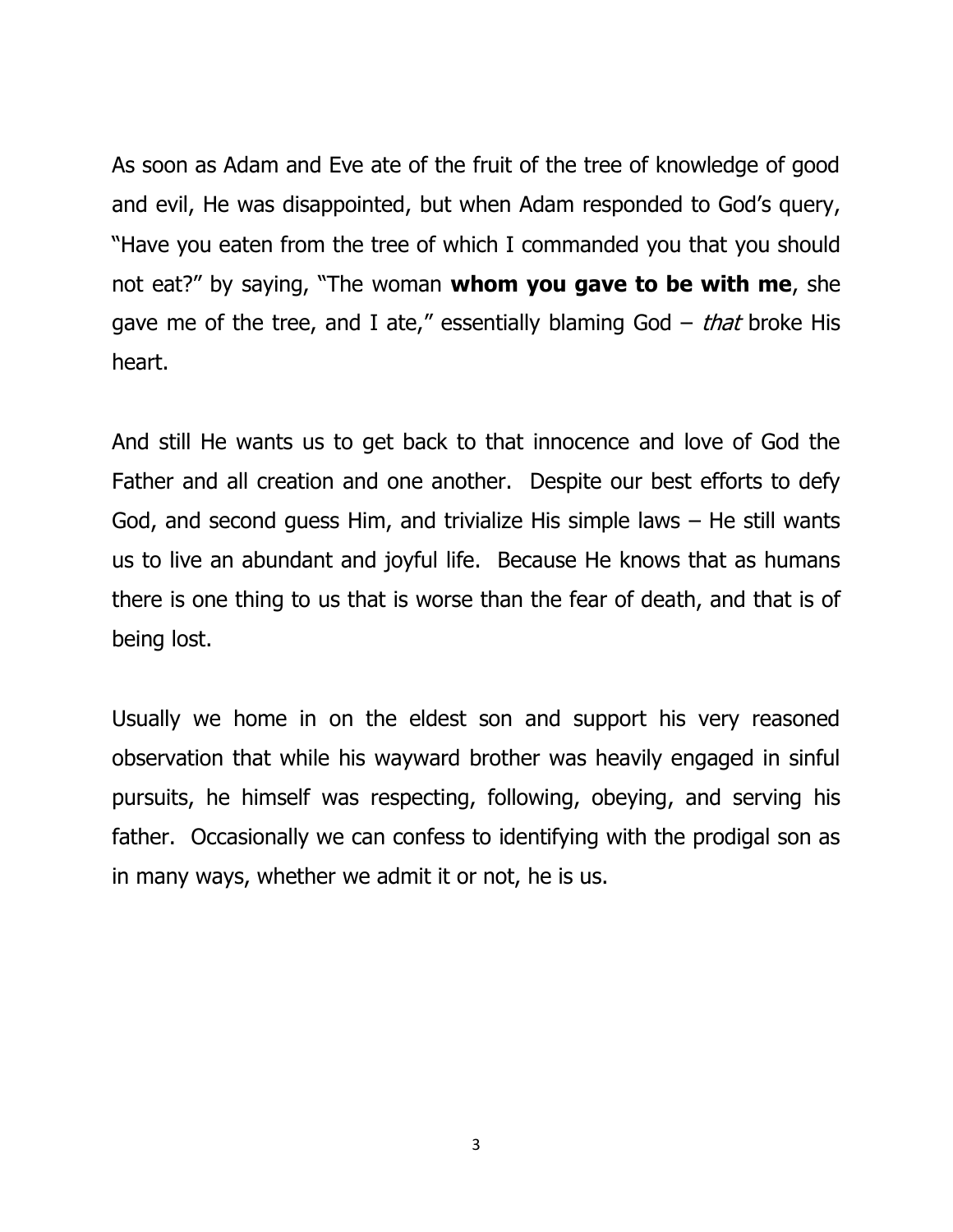What we easily lose sight of in all this is the extraordinary grace on display by the father. And that becomes the whole point of the parable. The fact that he began running – imagine that – an elder Jewish man, who probably hasn't even been walking fast for decades – breaks into a full gallop while his son is "still a great way off."

This tells us that he has been scanning the horizon for a sign of his son's return since he first lit out on his own. Much as God always keeps watch for us - his prodigal children.

re electronic electronic electronic electronic electronic electronic electronic electronic electronic electron

When Adam and Eve broke the primal relationship with God, His dream became to renew, repair, restore, and reconcile creation to Himself. It may be argued that everything that has taken place since the beginning of time was designed to return us to paradise.

When Jesus illuminates this concept through the parable of the prodigal son, He is giving the protesting Pharisees and scribes the opportunity to embrace the concept of a God who looks upon all of creation as worthy of forgiveness, and thereby a full life of abundance beyond imagining.